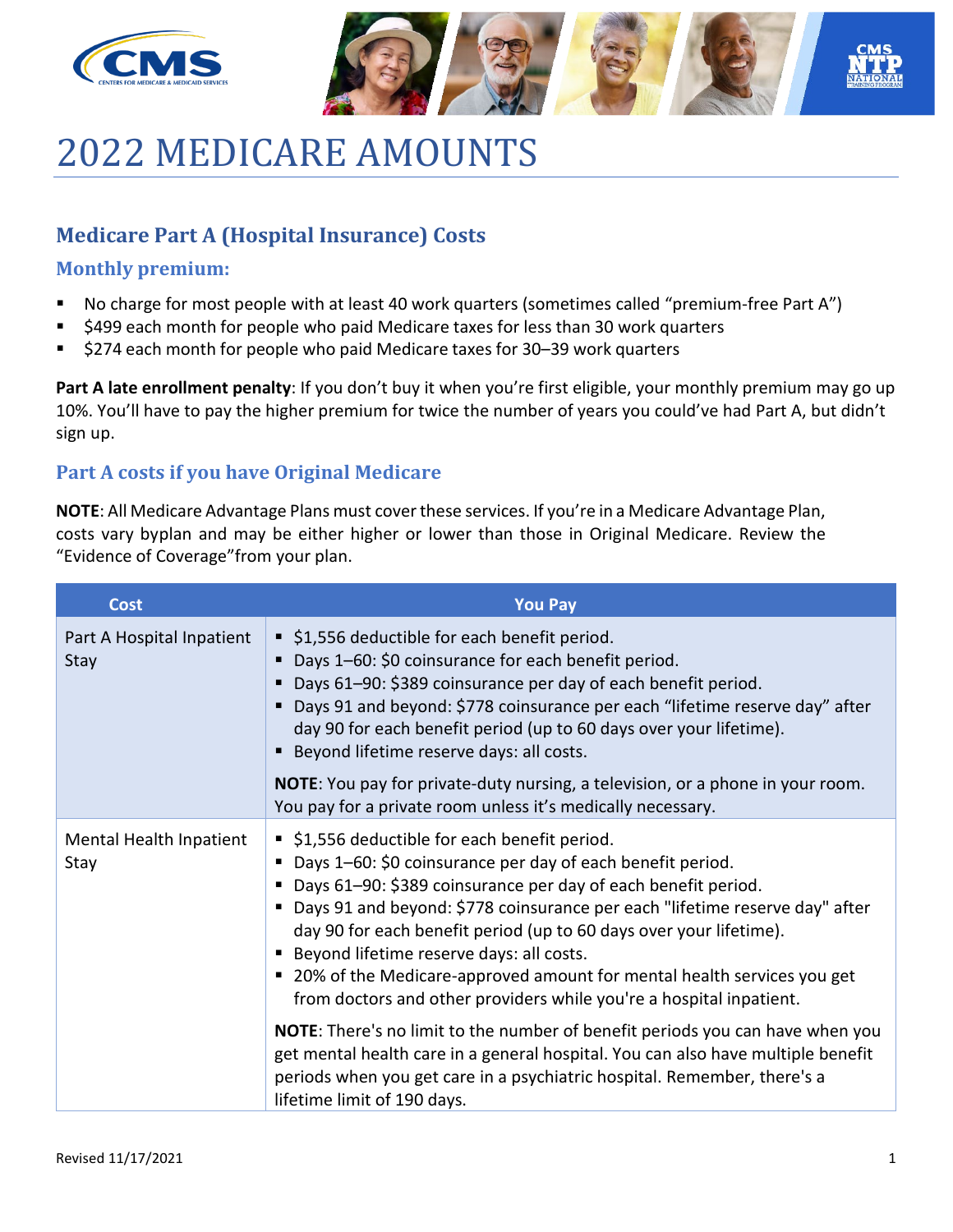| Cost                                    | <b>You Pay</b>                                                                                                                                                                                                                                                                                                                                                                                                                                                                                                                                                                                                                                              |
|-----------------------------------------|-------------------------------------------------------------------------------------------------------------------------------------------------------------------------------------------------------------------------------------------------------------------------------------------------------------------------------------------------------------------------------------------------------------------------------------------------------------------------------------------------------------------------------------------------------------------------------------------------------------------------------------------------------------|
| <b>Skilled Nursing Facility</b><br>Stay | Days 1-20: \$0 for each benefit period.<br>Days 21-100: \$194.50 coinsurance per day for each benefit period.<br>Days 101 and beyond: all costs.                                                                                                                                                                                                                                                                                                                                                                                                                                                                                                            |
| Home Health Care                        | \$0 for home health care services.<br>20% of the Medicare-approved amount for durable medical equipment<br>(DME).                                                                                                                                                                                                                                                                                                                                                                                                                                                                                                                                           |
| <b>Hospice Care</b>                     | ■ \$0 for hospice care.<br>■ You may need to pay a copayment of no more than \$5 for each prescription<br>drug and other similar products for pain relief and symptom control while<br>you're at home. In the rare case your drug isn't covered by the hospice<br>benefit, your hospice provider should contact your Medicare drug plan to see<br>if it's covered under Medicare prescription drug coverage (Part D).<br>You may need to pay 5% of the Medicare-approved amount for inpatient<br>respite care.<br>Medicare doesn't cover room and board when you get hospice care in your<br>home or another facility where you live (like a nursing home). |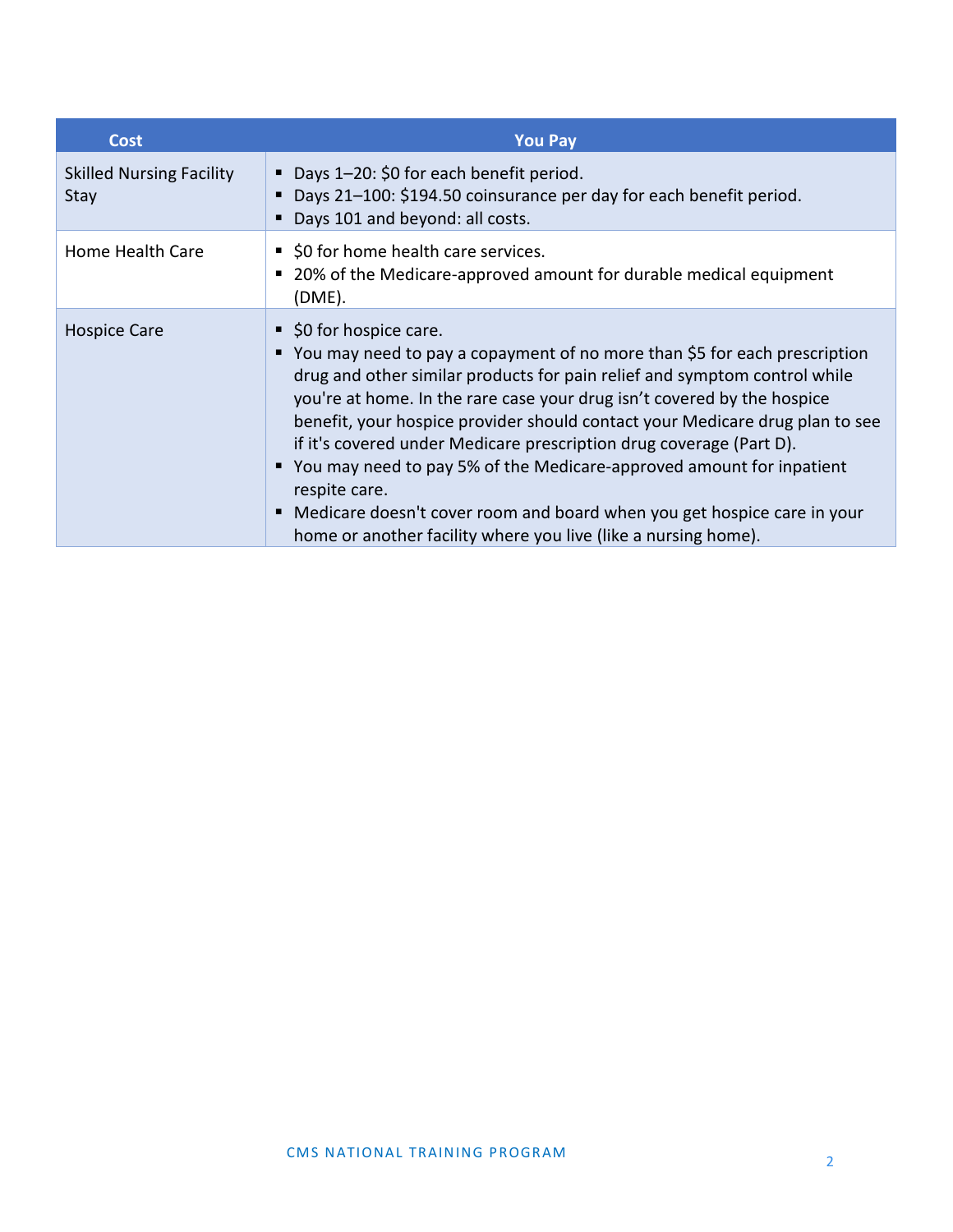## **Medicare Part B (Medical Insurance) Costs**

**Monthly premium:** The standard Part B premium amount in 2022 is \$170.10. Most people pay the standard Part B premium amount. If your modified adjusted gross income as reported on your Internal Revenue Service (IRS) tax return from 2 years ago is above a certain amount, you'll pay the standard premium amountand an Income-Related Monthly Adjustment Amount (IRMAA). IRMAA is an extra charge added to your premium.

**Late enrollment penalty**: In most cases, if you don't sign up for Part B when you're first eligible, you'll have to pay a late enrollment penalty. You'll have to pay this penalty for as long as you have Part B. Your monthly premium for Part B may go up 10% of the standard premium for each full 12-month period that you could've had Part B, but didn't sign up for it. Also, you may have to wait until the General Enrollment Period (from January 1 to March 31) to enroll in Part B. Coverage will start July 1 of that year.

#### **Part B costs if you have Original Medicare**

**Note:** All Medicare Advantage Plans must cover these services. If you're in a Medicare Advantage Plan, costs vary by plan and may be either higher or lower than those in Original Medicare. Review the "Evidence of Coverage" from your plan.

| <b>Cost</b>                                        | <b>You Pay</b>                                                                                                                                                                                                                                                                                                                                                                                                                                                                            |
|----------------------------------------------------|-------------------------------------------------------------------------------------------------------------------------------------------------------------------------------------------------------------------------------------------------------------------------------------------------------------------------------------------------------------------------------------------------------------------------------------------------------------------------------------------|
| Part B Annual Deductible                           | ■ \$233 per year. After you meet your deductible for the year, you typically pay<br>20% of the Medicare-approved amount for these:<br>Most doctor services (including most doctor services while you're a<br>hospital inpatient)<br>Outpatient therapy<br>• Durable medical equipment (DME)<br>■ Clinical laboratory services: You pay \$0 for Medicare-approved services.                                                                                                                |
| <b>Home Health Services</b>                        | ■ \$0 for home health care services.<br>■ 20% of the Medicare-approved amount for DME.                                                                                                                                                                                                                                                                                                                                                                                                    |
| <b>Medical and Other</b><br><b>Services</b>        | ■ You pay 20% of the Medicare-approved amount for most doctor services<br>(including most doctor services while you're a hospital inpatient), outpatient<br>therapy, and DME.                                                                                                                                                                                                                                                                                                             |
| <b>Outpatient Mental</b><br><b>Health Services</b> | • You pay nothing for your yearly depression screening if your doctor or health<br>care provider accepts assignment.<br>■ 20% of the Medicare-approved amount for visits to your doctor or other<br>health care provider to diagnose or treat your condition. The Part B<br>deductible applies.<br>" If you get your services in a hospital outpatient clinic or hospital outpatient<br>department, you may have to pay an additional copayment or coinsurance<br>amount to the hospital. |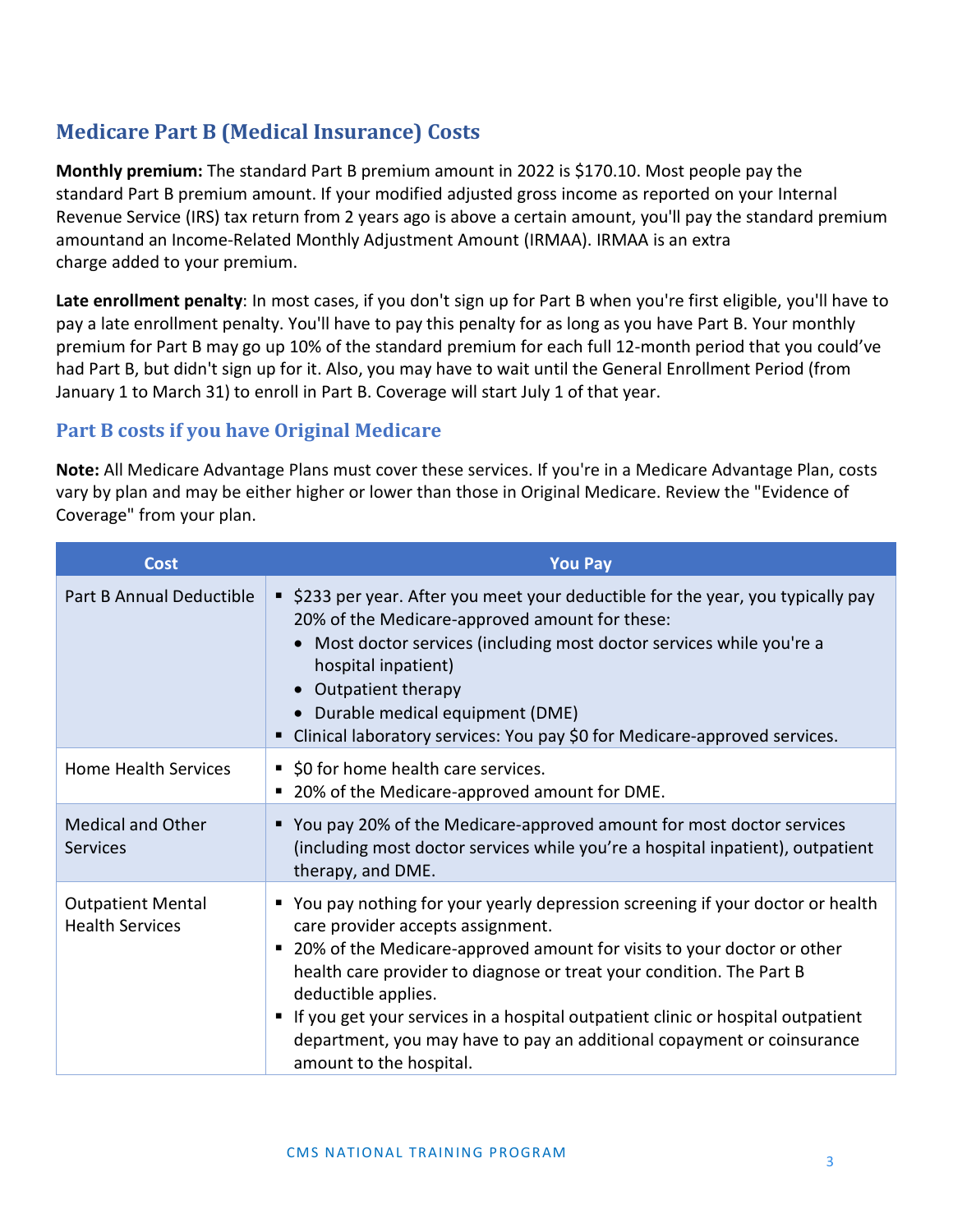| Cost                                                     | <b>You Pay</b>                                                                                                                                                                                                                                                                                                                                                                                                                                                                                                                                                                                                                                                                                                                                                                                                                                                                                                                                                                                                          |  |  |
|----------------------------------------------------------|-------------------------------------------------------------------------------------------------------------------------------------------------------------------------------------------------------------------------------------------------------------------------------------------------------------------------------------------------------------------------------------------------------------------------------------------------------------------------------------------------------------------------------------------------------------------------------------------------------------------------------------------------------------------------------------------------------------------------------------------------------------------------------------------------------------------------------------------------------------------------------------------------------------------------------------------------------------------------------------------------------------------------|--|--|
| Partial Hospitalization<br><b>Mental Health Services</b> | ■ You pay a percentage of the Medicare-approved amount for each service you<br>get from a doctor or certain other qualified mental health professionals if<br>your health care professional accepts assignment. You also pay coinsurance<br>for each day of partial hospitalization services provided in a hospital<br>outpatient setting or community mental health center, and the Part B<br>deductible applies.                                                                                                                                                                                                                                                                                                                                                                                                                                                                                                                                                                                                      |  |  |
| <b>Outpatient Hospital</b><br><b>Services</b>            | ■ You usually pay 20% of the Medicare-approved amount for the doctor or<br>other health care provider's services. For services that can also be provided in<br>a doctor's office, you may pay more for outpatient services you get in a<br>hospital than you'll pay for the same care in a doctor's office. However, the<br>hospital outpatient copayment for the service is capped at the inpatient<br>deductible amount.<br>In addition to the amount you pay the doctor, you'll also usually pay the<br>hospital a copayment for each service you get in a hospital outpatient setting,<br>except for certain preventive services that don't have a copayment. In most<br>cases, the copayment can't be more than the Part A hospital stay deductible<br>for each service.<br>• The Part B deductible applies, except for certain preventive services. If you<br>get hospital outpatient services in a critical access hospital, your copayment<br>may be higher and may exceed the Part A hospital stay deductible. |  |  |

| If your filing status and yearly income in 2020 was: |                                            |                                                    |                                                  |  |  |  |
|------------------------------------------------------|--------------------------------------------|----------------------------------------------------|--------------------------------------------------|--|--|--|
| <b>Individual Tax Return</b>                         | <b>Joint Tax Return</b>                    | <b>Married &amp; Separate Tax</b><br><b>Return</b> | <b>You Pay Each</b><br><b>Month</b><br>(in 2022) |  |  |  |
| \$91,000 or less                                     | \$182,000 or less                          | \$91,000 or less                                   | \$170.10                                         |  |  |  |
| Above \$91,000 up to<br>\$114,000                    | Above \$182,000 up to<br>\$228,000         | Not applicable                                     | \$238.10                                         |  |  |  |
| Above \$114,000 up to<br>\$142,000                   | Above \$228,000 up to<br>\$284,000         | Not applicable                                     | \$340.20                                         |  |  |  |
| Above \$142,000 up to<br>\$170,000                   | Above \$284,000 up to<br>\$340,000         | Not applicable                                     | \$442.30                                         |  |  |  |
| Above \$170,000 and less<br>than \$500,000           | Above \$340,000 and less<br>than \$750,000 | Above \$91,000 and less<br>than \$409,000          | \$544.30                                         |  |  |  |
| \$500,000 or above                                   | \$750,000 and above                        | \$409,000 and above                                | \$578.30                                         |  |  |  |